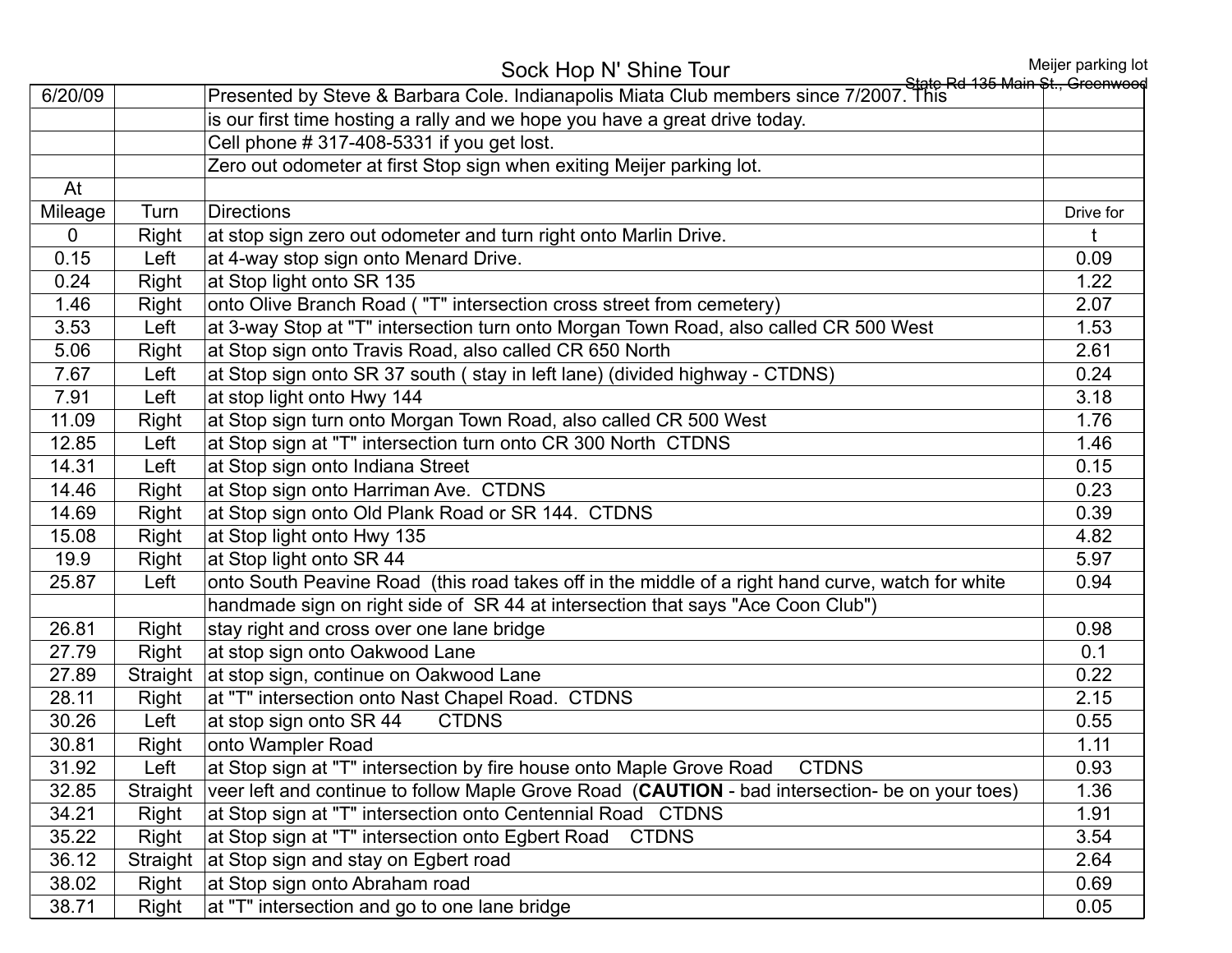Sock Hop N' Shine Tour<br>State Rd 135 Main St., Greenwood State Rd 135 Main St., Greenwood 1 - Rridge is very short with furn just on the other side) Straight go across one lane bridge (**Caution** - Bridge is very short with turn just on the other side) 38.76 Left in just on the other side of very short bridge onto Maple Grove Road CTDNS 2.25 41.01 Right at stop sign onto SR 44 CTDNS. 6.06 47.07 Left at Stop Light onto SR 37 south. The Second Second Second Second Second Second Second Second Second S 54.16 Left onto Old SR 37 (road takes off just before going up 1st big hill south of Martinsville) 2.94 57.1 Left onto Main Forest Road (turn at the entrance marker to Morgan Monroe State Forest) 0.3 57.4 info Restroom on right if needed. 62.27 Right onto Rosenbaum Road (this road has a couple of rough spots in it, so 0.45 Drivers stay on your toes for the next few miles) 62.72 Right keep right at fork in road. 1.15 63.87 info Caution - rough spot in road just on other side at top of hill 63.87 into 1.89 64.76 info Rosenbaum Road turns into Catholic Cemetery Road. 0.96 65.72 info St. Martin's Cemetery on left at corner 0.11 contract 1.0.11 contract 1.0.11 65.83 Right at Stop sign onto Low Gap Road CTDNS 6.64 T2.47 Left at Stop sign onto East Anderson Road 0.76 73.23 Left at "Y" in road onto North Shore Drive 4.61 77.84 Right bear right at "T" intersection and cross railroad tracks. 0.09 77.93 Right at Stop sign onto SR 45 CTDNS 1.06 78.99 Right onto South Shore Drive (watch for yellow sign with street name just before turn) 0.96 79.95 Straight Caution - Stop sign at R.R. tracks is hidden from view by trees. 3.29 83.24 Left at Stop sign onto North Tunnel Road 1.01 84.25 Right onto Shilo Road (just past big new house on rt.) (this will bring back memories of the dragon) 1.3 85.55 Left at Stop sign at "T" intersection-stay on Shilo road (John Young road goes off to right at intersection) 1.64 87.19 Right Keep right at "T" intersection 0.92 88.11 Left at Stop sign at "T" intersection onto Anderson Road CTDNS 2.45 90.56 Left at Stop sign onto Old SR 37 south CTDNS (watch for bicycles next few miles) 1.79 92.35 Left at intersection onto E. Robinson Road (look for Butler Winery sign on right just before intersection) 4.02 96.37 Right at Stop sign onto Tunnel Road. CTDNS 0.86 97.23 Left at Stop sign onto Hwy 45 CTDNS 10.98 108.21 Right at Stop sign - cross RR tracks and stay on HWY 45 110.1 Right at Stop sign onto HWY 135 CTDNS 4.84 114.94 info Smile & wave to everyone in Nashville to show them how much fun you are having! 0.48 115.42 Left at Stop light onto HWY 46 & HWY 135 117.87 Left onto Salt Creek Road (turn is at Circle K (Shell) gas station) 7.02 124.89 Right at Stop sign at "T" intersection onto Gatesville Road 124.89 Right 124.89 Right 1.0.13 125.02 Left onto Sweetwater Trail (go past fire station) 6.22